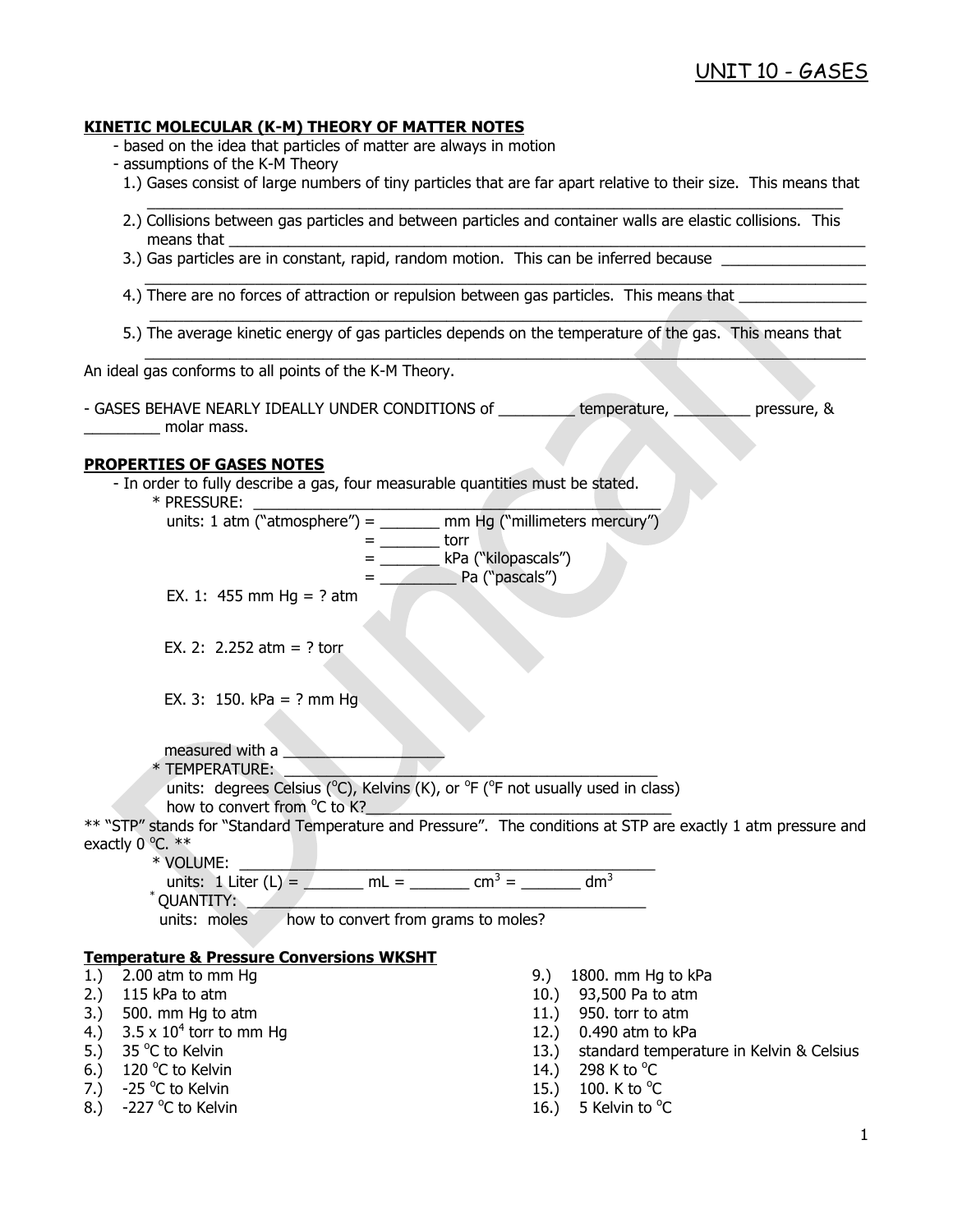### **IDEAL GAS EQUATION NOTES**

| $PV = nRT$                       |                                                            |                                                                                            |                                                                                                                    |
|----------------------------------|------------------------------------------------------------|--------------------------------------------------------------------------------------------|--------------------------------------------------------------------------------------------------------------------|
|                                  |                                                            | "P" stands for _____________________, must be in units of ______________________           |                                                                                                                    |
|                                  |                                                            | "V" stands for ____________________, must be in units of _______________________           |                                                                                                                    |
|                                  |                                                            | "n" stands for ____________________, must be in units of _______________________           |                                                                                                                    |
|                                  | "T" stands for The contract to the must be in units of     |                                                                                            |                                                                                                                    |
|                                  |                                                            | "R" stands for the Ideal Gas Constant, has a value of 0.0821 with units of L: atm          |                                                                                                                    |
|                                  |                                                            |                                                                                            | mole $\cdot$ K                                                                                                     |
| <b>EXAMPLE 1:</b>                |                                                            |                                                                                            |                                                                                                                    |
|                                  |                                                            | Q: What pressure is exerted by 0.325 moles of hydrogen gas in a 4.08 L container at 35 °C? |                                                                                                                    |
|                                  | A: $PV = nRT$ solving for P $P = nRT$                      |                                                                                            |                                                                                                                    |
|                                  |                                                            |                                                                                            |                                                                                                                    |
| $n = 0.325$ moles (correct unit) |                                                            |                                                                                            |                                                                                                                    |
|                                  | $T = 35 \degree C$ (need to convert to K)                  | $T = 35 °C + 273 = 308 K$                                                                  |                                                                                                                    |
| $V = 4.08$ L (correct unit)      |                                                            |                                                                                            |                                                                                                                    |
|                                  | P = (0.325 moles) (0.0821 L atm/mole K) (308 K) = 2.01 atm |                                                                                            |                                                                                                                    |
|                                  | $(4.08 \pm)$                                               |                                                                                            |                                                                                                                    |
|                                  |                                                            |                                                                                            |                                                                                                                    |
| <b>EXAMPLE 2:</b>                |                                                            |                                                                                            |                                                                                                                    |
|                                  |                                                            |                                                                                            | $\Omega$ . What mass of chloring gas. CL, in grams, is contained in a 10.01 tank at 27 $\degree$ C and 3.50 atm of |

 $V$  what mass of chlorine gas,  $U_2$ , in grams, is contained in a C and 3.50 atm of pressure? (Answer: 101 grams)

EXAMPLE 3:

Q: A gas at 20.0  $\degree$ C and 3.98 atm contains 1.45 moles of gas particles. What volume does the gas occupy? (Answer: 8.77 L)

## **Ideal Gas Equation 1 WKSHT**

- 1.) What is the pressure exerted by 2.0 moles of an ideal gas when it occupies a volume of 12.0 L at 373 K?
- 2.) A flashbulb of volume 2.6 cm<sup>3</sup> contains O<sub>2</sub> gas at a pressure of 2.3 atm and a temperature of 26<sup>o</sup>C. How many moles of  $O<sub>2</sub>$  does the flashbulb contain?
- 3.) If 0.20 moles of helium occupies a volume of 64.0 liters at a pressure of 0.15 atm, what is the temperature of the gas?
- 4.) What is the volume of 0.35 moles of gas at 1.7 atm of pressure and a temperature of 100 K?
- 5.) What is the pressure of 1.5 moles of an ideal gas at a temperature of 150 K and occupies a volume of 20.0 liters?
- 6.) How many moles of gas occupy 16.2 liters at a pressure of 1.05 atm and a temperature of  $37^{\circ}$ C?

Answers: 1.) 5.1 atm; 2.) 2.4 x 10<sup>-4</sup> moles; 3.) 580 K; 4.) 1.7 L; 5.) 0.92 atm; 6.) 0.668 moles

### **Ideal Gas Equation 2 WKSHT**

- 1.) Calculate the volume of exactly 1.00 mole of a gas at STP.
- 2.) How many moles of nitrogen are present in 17.8 liters at 27  $^{\circ}$ C and 1.3 atm pressure?
- 3.) What is the pressure of 2.3 moles of carbon dioxide at 235 K occupying 23.7 liters of space?
- 4.) If there are 4.02 x  $10^{23}$  molecules of N<sub>2</sub>O in a sample, how many moles are there?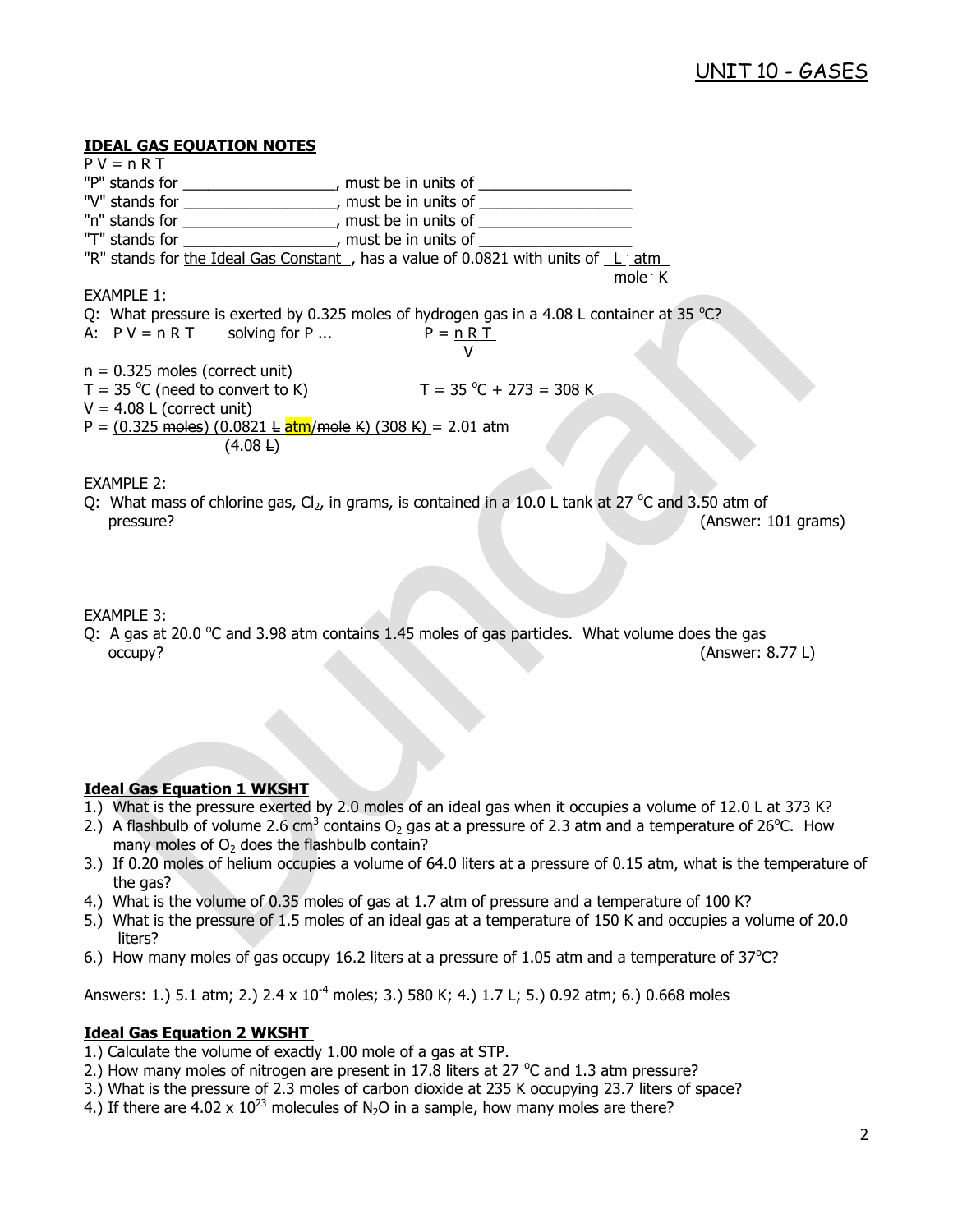- 5.) Using answer from #6, calculate the pressure of the gas if it occupies 27,025 cm<sup>3</sup> of space at 38.0 °C.
- 6.) How many grams of NH<sub>3</sub> are present in 35.0 dm<sup>3</sup> of space at 78.3 K and 0.853 atm of pressure?
- 7.) What is the temperature of 34.2 grams of sulfur dioxide occupying 30.0 liters of space and having a pressure of 800. torr?
- 8.) What is the pressure (in mm Hg) of 79.4 grams of boron trifluoride in a 20.0 L container at a temperature of 245 K?
- 9.) How many grams are in a sample of arsenic trifluoride that has a volume of 17,600 mL and a temperature of 92 °C and a pressure of 108,732 Pa?
- 10.) How many kilopascals of pressure are exerted by 23.8 liters of oxygen with a mass of 175 grams at a temperature of 58 °C?
- 11.) How many moles of argon are in 30.6 liters at 28 K and 658 mm Hg of pressure?
- 12.) How many grams of argon are found in  $# 11$ ?

Answers: 1.) 22.4 L; 2.) 0.94 moles; 3.) 1.9 atm; 4.) 0.668 moles; 5.) 0.631 atm; 6.) 78.9 g; 7.) 720. K; 8.) 897 mm Hg; 9.) 83 g; 10.) 632 kPa; 11.) 12 moles; 12.) 480 g

### **APPLICATIONS OF THE IDEAL GAS EQUATION NOTES**

EXAMPLE #1:

Q: At 28  $^{\circ}$ C and 0.974 atm, 1.00 L of gas has a mass of 5.16 grams. What is the molar mass of this gas? A:  $PV = n RT$  We know moles = grams Using substitution...  $PV = q RT$  MM MM  $MM. PV = q \tRT. MM$   $MM = qRT$ MM **PV**

EXAMPLE #2:

Q: What is the molar mass of a gas if 0.427 grams of the gas occupies a volume of 125 mL at 20.0  $\degree$ C and 0.980 atm? (A: 83.8 g/mole)

EXAMPLE #3: Q: What is the density of argon gas, Ar, at a pressure of 551 torr and a temperature of 25  $^{\circ}$ C? A: density =  $\frac{mass}{PV}$  PV =  $\frac{g}{q}$  RT MM . PV =  $\frac{g}{q}$  RT . MM  $\frac{PM}{MP}$  MM . PV =  $\frac{g}{q}$ volume MM MM <del>MM</del> V V After all rearranging... **Density (D) =**  $q = MM P$  $R \cdot \frac{M M \cdot P}{V} = \frac{qRT}{V} \cdot \frac{1}{RT}$  $P = 551$  torr | 1 atm = 0.725 atm  $T = 25 °C + 273 = 298 K$ 

D =  $(0.725 \text{ atm})$  (39.9 g/mole) = 1.18 g/L

(0.0821 L atm/mole K) (298 K)

| 760 torr

### EXAMPLE #4:

Q: The density of a gas was found to be 2.0 g/L at 1.50 atm and 27  $^{\circ}$ C. What is the molar mass of the gas? (A: 33 g/mole)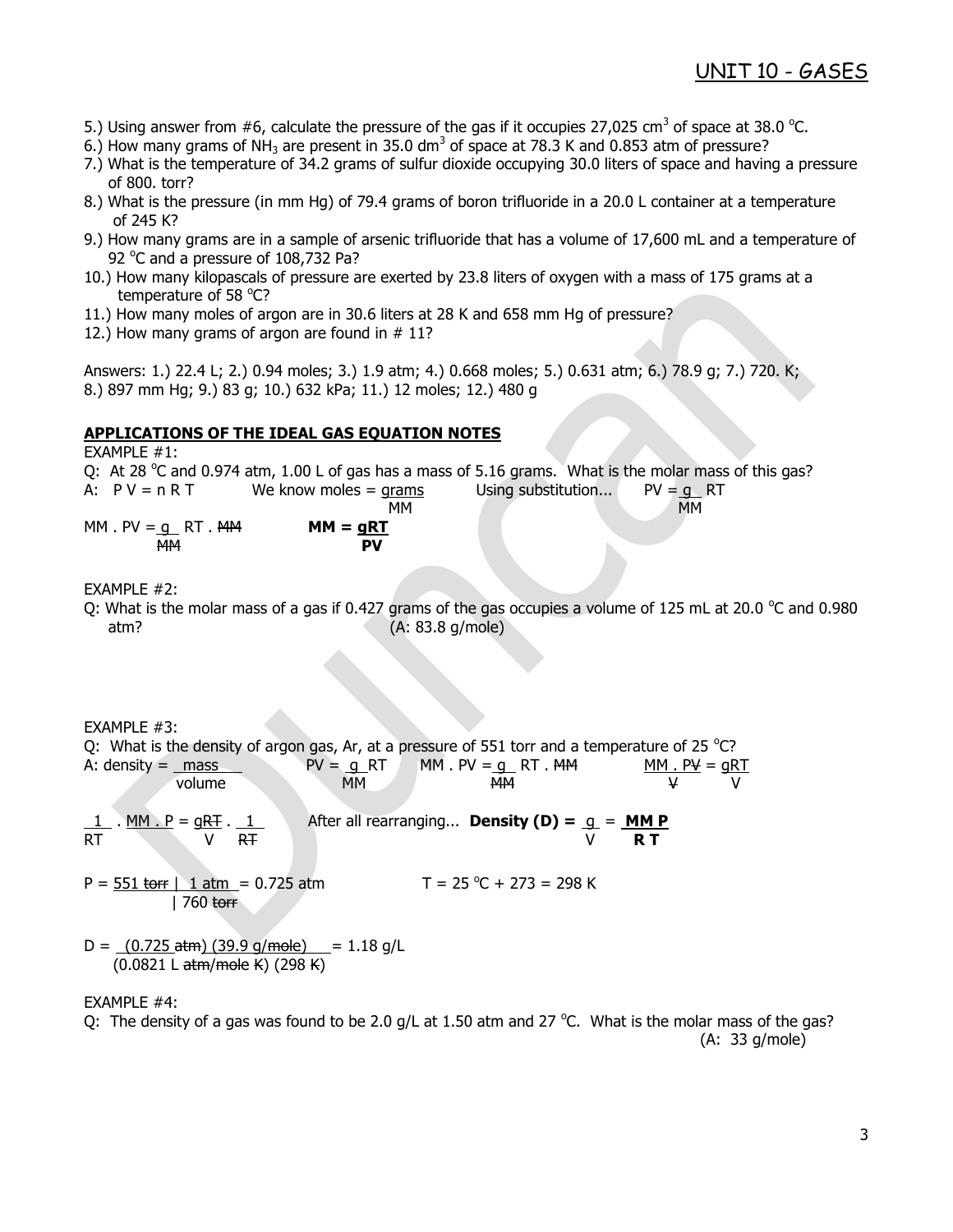## **Applications of Ideal Gas Equation WKSHT**

- 1.) What pressure is exerted by 1.0 mole of an ideal gas contained in a 1.0 L vessel at 0.0 °C?
- 2.) What is the density of a sample of ammonia gas,  $NH<sub>3</sub>$ , if the pressure is 0.928 atm and the temperature is 63.0 $°C$ ?
- 3.) Calculate the molar mass of a gas if 4.5 L of the gas at 785 torr and 23.5  $^{\circ}$ C has a mass of 13.5 grams.
- 4.) 0.453 moles of a gas confined to a 15.0 L container exerts a pressure of 1.24 atm on the walls of the container. What is the temperature of the gas (in  $^{\circ}$ C)?
- 5.) 5.4 grams of carbon dioxide are confined to a 20.0 L container at a temperature of 32.5 °C. What pressure does the gas exert?
- 6.) 2.125 grams of a gas in a 1.25 L container exert a pressure of 0.838 atm at 40.0 °C. What is the molar mass of the gas?
- 7.) To what temperature must 10.0 grams of NH<sub>3</sub> have to be heated in a 15.0 L container in order for it to exert a pressure of 3.50 atm?
- 8.) 2.0 x 10<sup>-5</sup> grams of hydrogen gas at 155 °C exert a pressure of 322.5 torr on the walls of a small cylindrical tube. What is the volume of the tube?

Answers: 1.) 22 atm; 2.) 0.572 g/L; 3.) 71 g/mole; 4.) 227 °C; 5.) 0.15 atm; 6.) 52.1 g/mole; 7.) 1090 K; 8.) 8.3 x  $10^{-4}$  L

### **GAS LAWS NOTES**

\* Unlike Ideal Gas Equation, the "Gas Laws" describe one gas undergoing a change in conditions. The Gas Laws are also different from the Ideal Gas Equation because you do not have to convert any units except temperature that has to be in Kelvins.

Combined Gas Law:

Combined Gas Law: 
$$
\frac{P_1 V_1 = P_2 V_2}{T_1}
$$

\* All of the other gas laws can be derived from the combined gas law. \*

 $\sim$  Boyle's Law

- describes relationship between pressure & volume when temperature is constant
- because temperature is constant, it can be excluded from the equation
- so, equation for Boyle's Law is
- pressure & volume are \_\_\_\_\_\_\_\_\_\_\_\_\_\_\_\_\_\_\_\_\_\_\_ proportional
- graph of pressure vs. volume would have the general shape of

EXAMPLE: A sample of gas occupies 15 liters under 2.1 atm of pressure. What would the volume of the gas be if the pressure were decreased to 1.2 atm? (Assume that temperature is constant.)

### $\sim$  Charles' Law

- describes relationship between volume & temperature when pressure is constant
- because pressure is constant, it can be excluded from the equation

- so, equation for Charles' Law is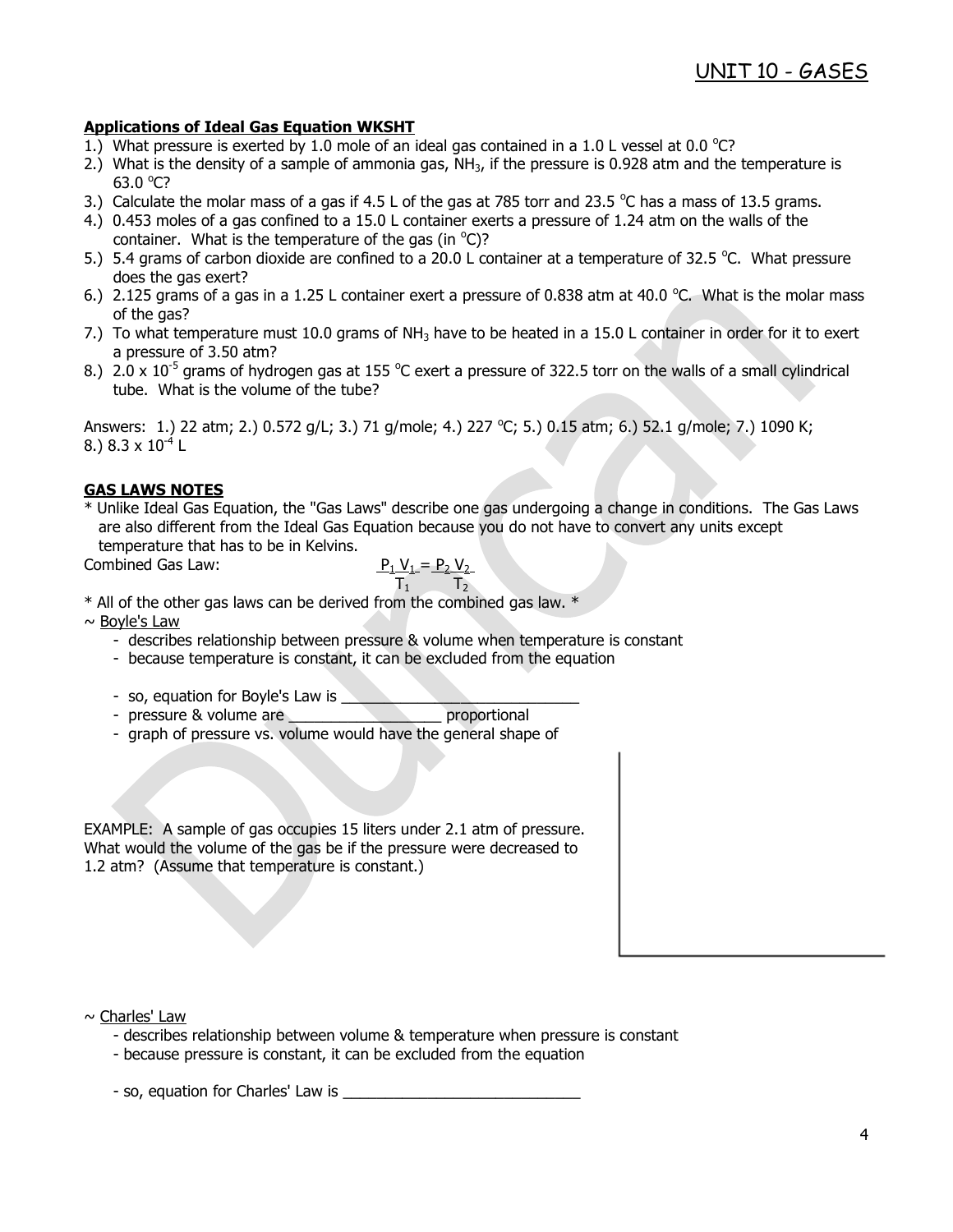- volume & temperature are example to proportional
- graph of volume vs. temperature would have the general shape of

EXAMPLE: When I purchase a helium balloon at the store (where the temperature is 25  $\degree$ C) for my friend's birthday, the clerk fills the balloon to a volume of 20.0 liters. When I go outside, the balloon shrinks to a volume of 17.9 liters. What is the temperature outside?

- ~ Gay-Lussac's Law
	- describes relationship between pressure & temperature when volume is constant
	- because volume is constant, it can be excluded from the equation
	- so, equation for Gay-Lussac's Law is
	- pressure & temperature are \_\_\_\_\_\_\_\_\_\_\_\_\_\_\_\_\_\_\_ proportional
	- graph of pressure vs. temperature would have the general shape of

EXAMPLE: An aerosol can has an internal pressure of 2.75 atm at room temperature (25 $^{\circ}$ C). What is the pressure in the can if I leave it outside in the sun and the temperature goes up to 35  $^{\circ}$ C?

### **Gas Law Problems WKSHT**

- 1.) The gas pressure in an aerosol can is 1.5 atm at 25  $^{\circ}$ C. Assuming that the gas inside obeys the ideal gas equation, what would the pressure be if the can were heated to 450  $^{\circ}$ C?
- 2.) A pocket of gas is discovered in a deep drilling operation. The gas has a temperature of 480  $^{\circ}$ C and is at a pressure of 12.8 atm. Assume ideal behavior. What volume of the gas is required to provide 18.0 L at the surface at  $1.00$  atm and 22 °C?
- 3.) A fixed quantity of gas is compressed at constant temperature from a volume of 368 mL to 108 mL. If the initial pressure was 5.22 atm, what is the final pressure?
- 4.) A gas originally at 15 °C and having a volume of 182 mL is reduced in volume to 82.0 mL while its pressure is held constant. What is its final temperature?
- 5.) At 36 °C and 1.00 atm pressure, a gas occupies a volume of 0.600 L. How many liters will it occupy at 0.0 °C and 0.205 atm?
- 6.) What is the temperature at which  $9.87 \times 10^{-2}$  moles occupies 164 mL at 0.645 atm?
- 7.) Chlorine is widely used to purify municipal water supplies and to treat swimming pool waters. Suppose that the volume of a particular sample of  $Cl_2$  is 6.18 L at 0.90 atm and 33 °C. What volume will the  $Cl_2$  occupy at 107 $\degree$ C and 0.75 atm?
- 8.) A gas exerts a pressure of 1.5 atm at 27 °C. The temperature is increased to 108 °C with no volume change. What is the gas pressure at the higher temperature?

Answers: 1.) 3.6 atm; 2.) 3.59 L or 3.6 L; 3.) 17.8 atm; 4.) 130 K or 130. K; 5.) 2.59 L or 2.6 L; 6.) 13.1 K 7.) 9.2 L; 8.) 1.9 atm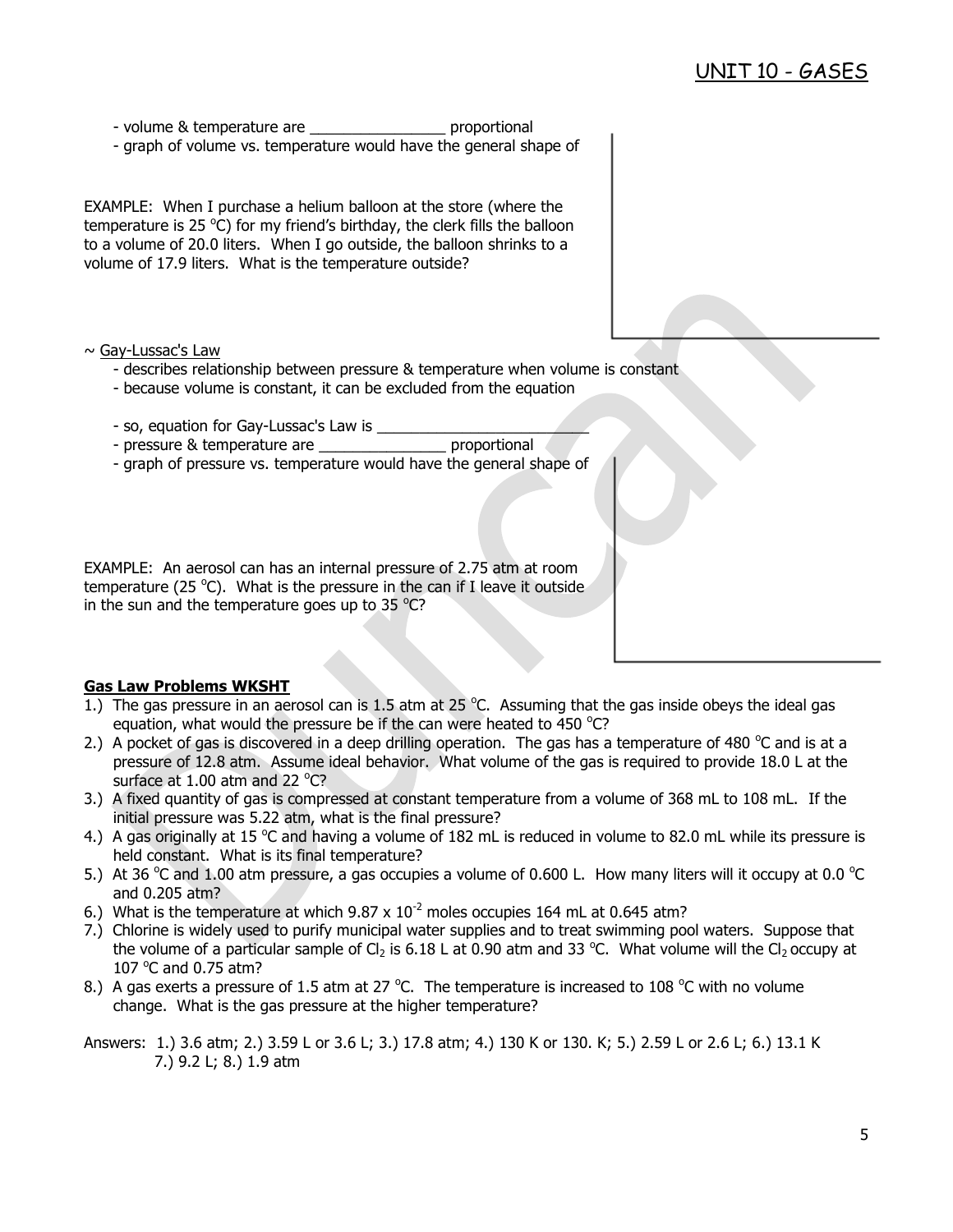## **GAS STOICHIOMETRY NOTES**

- \* chemical reaction is happening
- \* deals with two different substances (at least 1 is a gas)
- \* given chemical equation
- \* assume reaction occurs at STP unless otherwise noted

-------------------------------------------------------------

## **To solve stoichiometry problems… ALWAYS!!!!!!!!!!!**

**\*\* WRITE THE BALANCED EQN & GIVEN INFORMATION! \*\***

- **1.) Find moles of given element or compound.**
	- **\* Use molar mass of given substance, if problem gives you grams.**
		- $\sim$  or  $\sim$
	- **\* Use 22.4 L = 1 mole of gas at STP, if problem gives you liters.**  $\sim$  or  $\sim$
	- **\* Use 6.022 x 10<sup>23</sup> atoms (or molecules) = 1 mole, if problem gives you atoms/molecules.**
- **2.) Use mole ratio (coefficients) from balanced equation. (Same as before!)**
- **3.) Find answer.**
	- **\* Use molar mass of unknown substance, if question asks for grams.**  $\sim$  or  $\sim$
	- **\* Use 22.4 L = 1 mole of gas at STP, if problem asks for liters.**  $\sim$  or  $\sim$
	- **\* Use 6.022 x 10<sup>23</sup> atoms (or molecules) = 1 mole, if problem asks for atoms/molecules.**

Example  $# 1$ 

How many Liters of carbon dioxide gas can be produced from the decomposition of 4.50 grams of sodium carbonate?  $Na_2CO_3 \rightarrow Na_2O + CO_2$  (Note: Equation is already balanced.)

```
4.50 g Na<sub>2</sub>CO<sub>3</sub> | 1 mole Na<sub>2</sub>CO<sub>3</sub> = 0.0425 moles Na<sub>2</sub>CO<sub>3</sub>
                              | 106 g Na<sub>2</sub>CO<sub>3</sub>
```
 $0.0425$  moles Na<sub>2</sub>CO<sub>3</sub> = x moles CO<sub>2</sub> x = 0.0425 moles CO<sub>2</sub>

1 1

 $0.0425$  moles CO<sub>2</sub> | 22.4 L CO<sub>2</sub> = **0.951 L CO<sub>2</sub>**  $| 1$  mole  $CO<sub>2</sub>$ 

Example # 2 How many liters of  $H_2$  are needed to react completely with 15.0 L of  $N_2$ ?  $N_2$  + H<sub>2</sub> --> NH<sub>3</sub>

Example # 3 How many grams of aluminum are needed to completely react with 16.0 L of oxygen?  $Al + O_2 \rightarrow Al_2O_3$  (Ans: 25.7 g)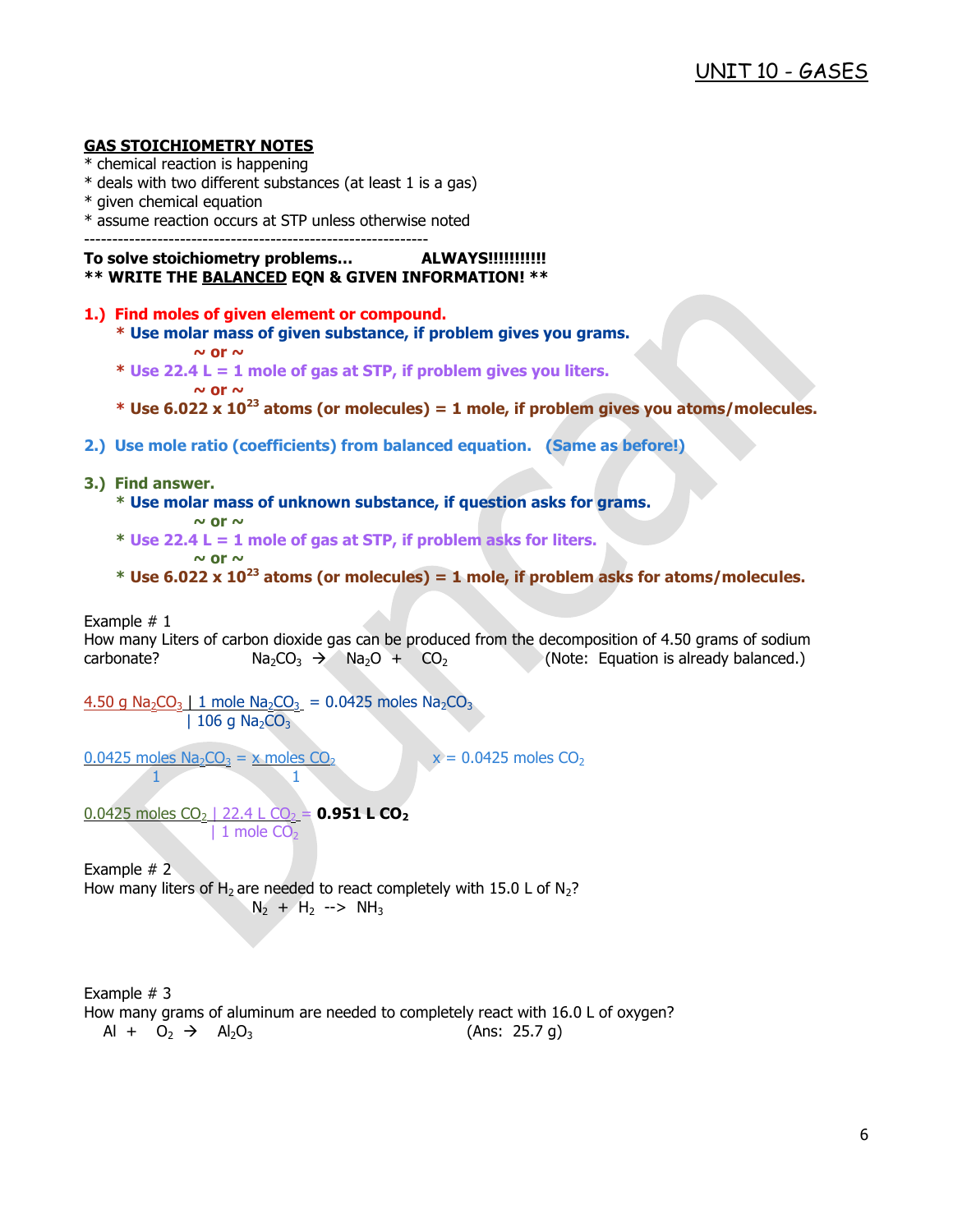## **GAS STOICHIOMETRY (standard conditions) WKSHT.**

## **\*\* assume all reactions in this section occur at STP \*\***

- 1.) How many liters of oxygen can be formed from the decomposition of 2.00 grams of KClO<sub>3</sub>.
- $KClO_3 \rightarrow KCl + O_2$ 2.) How many grams of CaCO<sub>3</sub> are required to produce 6.00 L of CO<sub>2</sub>?
	- $\Box$  CaCO<sub>3</sub>  $\rightarrow$   $\Box$  CaO +  $\Box$  CO<sub>2</sub>
- 3.) Determine the volume of hydrogen gas produced when 0.250 moles of zinc react with excess HCl.  $Zn + HCl \rightarrow ZnCl_2 + H_2$
- 4.) How many liters of nitrogen are required to combine with 3.0 L of hydrogen in the following reaction:  $\Box$  N<sub>2</sub> +  $\Box$  H<sub>2</sub>  $\rightarrow$   $\Box$  NH<sub>3</sub>
- 5.) How many liters of oxygen are needed to combine with 7.0 liters of propane in the following reaction:  $C_3H_8 + Q_2 \rightarrow Q_2 + Q_1H_2O$
- 6.) From the following reaction:  $\overline{C} = \overline{CH_4 + \overline{O_2 + \overline{CO_2 + \overline{O_1 + \overline{CO_2 + \overline{CO_2 + \overline{CO_3 + \overline{CO_3 + \overline{CO_3 + \overline{CO_3 + \overline{CO_3 + \overline{CO_3 + \overline{CO_3 + \overline{CO_3 + \overline{CO_3 + \overline{CO_3 + \overline{CO_3 + \overline{CO_3 + \overline{CO_3 + \overline{CO_3 + \overline{CO_3 + \overline{CO_3 + \overline{$ How many liters of  $CO<sub>2</sub>$  are formed from 32.0 grams of  $CH<sub>4</sub>$ ?
- 7.) How many grams of Na are needed to produce 5.0 L of hydrogen?
	- $\underline{\hspace{1em}}$  Na +  $\underline{\hspace{1em}}$  H<sub>2</sub>O  $\rightarrow$   $\underline{\hspace{1em}}$  NaOH +  $\underline{\hspace{1em}}$  H<sub>2</sub>
- 8.) Determine the volume of  $CO<sub>2</sub>$  produced from burning 0.750 moles of C.  $C + C_2 \rightarrow C_2$

Answers: 1.) 0.551 L; 2.) 26.8 g; 3.) 5.60 L; 4.) 1.0 L; 5.) 35 L; 6.) 44.8 L; 7.) 10. g; 8.) 16.8 L

## **DALTON'S LAW OF PARTIAL PRESSURES NOTES**

\* DEALS WITH A MIXTURE OF DIFFERENT GASES \*

1.) The sum of the pressures of the individual gases equals the total pressure exerted by the mixture of gases.

$$
P_{\text{TOTAL}} = P_{\text{gas1}} + P_{\text{gas2}} + \dots
$$

EXAMPLE: A mixture of oxygen and nitrogen exerts 1.1 atm of pressure. What is oxygen's partial pressure if the pressure of the nitrogen gas is 0.8 atm?

2.) The pressure of a gas "collected over water" is equal to the atmospheric pressure minus the vapor pressure of the water.  $P_{\text{gas}} = P_{\text{atm}} - P_{\text{water}}$ 

EXAMPLE: A 44.6 mL sample of carbon dioxide is collected over water at 765 mm Hg pressure and 25 °C. What is the vapor pressure of the "dry" gas? (The vapor pressure of water at 25  $^{\circ}$ C is 23.76 mm Hg. You will have to look up this value on a table or this value must be given to you.)

3.) The partial pressure of a gas is equal to the "mole fraction" multiplied by the total pressure.

 $P_x =$  (moles x)  $P_{total}$  $P_{x}$ " = partial pressure of certain gas (total moles)

 $*$  "mole fraction" =  $(moles x)$ (total moles)

EXAMPLE: A mixture of gases contains 2.0 moles of He and 4.0 moles of oxygen. If the mixture exerts a pressure of 801 torr, what is the partial pressure of the oxygen?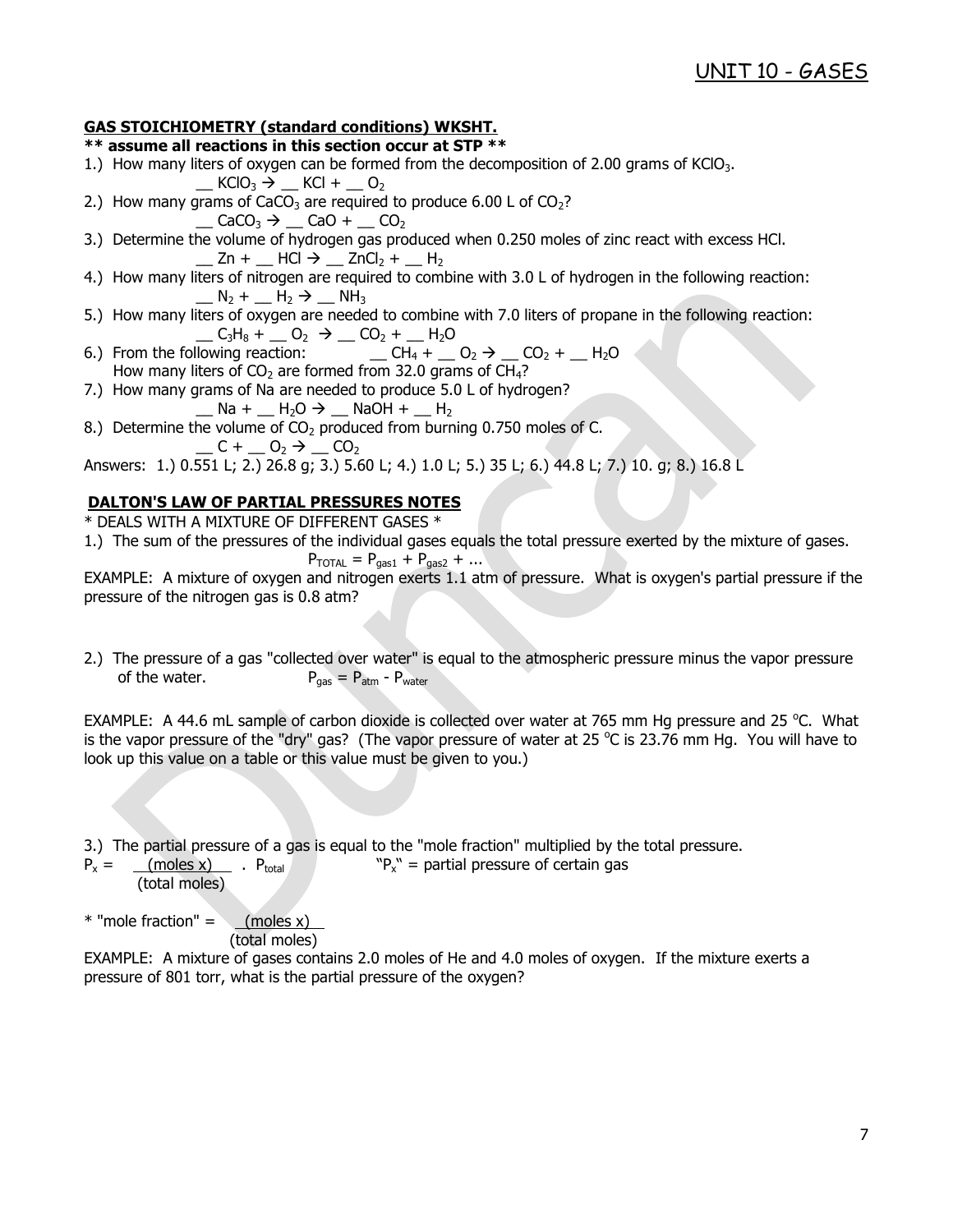### **GRAHAM'S LAW OF EFFUSION NOTES**

- \* compares the rates of effusion of different gases
- \* lighter gases (lower molar masses) effuse faster than heavier gases (higher molar masses)

| <u>rate A</u> = $/MM_B$ | the rate of gas A compared to the rate of gas B is equal to the square root of the |
|-------------------------|------------------------------------------------------------------------------------|
| rate B $\sqrt{MMA}$     | inverse of the molar masses of the gases                                           |

EXAMPLE 1: Compare the rates of effusion for oxygen gas and hydrogen gas.

EXAMPLE 2: An unknown gas effuses 1.18 times faster than  $SO<sub>2</sub>$ . What is the molar mass of the unknown gas?

### **DALTON'S LAW & GRAHAM'S LAW WKSHT.**

- 1.) Determine the partial pressure of each gas in a container with 2.0 moles of  $N_2$ , 3.0 moles of  $O_2$ , and 7.0 moles of H<sup>2</sup> that has a total pressure of 850 mm Hg. (You will have 3 separate answers for this question.)
- 2.) A mixture of nitrogen and oxygen has a total pressure of 730 mm Hg. If the nitrogen has a partial pressure of 420 mm Hg, find the pressure of the oxygen.
- 3.) At an altitude of 30,000 ft., the total air pressure is only about 450. mm Hg. If the air is 21.0 % oxygen, what is the partial pressure of oxygen at this altitude?
- 4.) A mixture of 3 gases have the following pressures: oxygen = 355 mm Hg, helium = 468 mm Hg, & nitrogen  $= 560$  mm Hg. Find the % of each gas in the mixture.
- 5.) Compare the rate of effusion of CH<sub>4</sub> and CO<sub>2</sub>. (Give answers to # 5, 6, & 7 to 3 SF's.) (Your answers for  $\#$  5, 6, 8, 7 should read " effuses  $\_\_$  times faster than  $\_\_$ .")
- 6.) Compare the rate of effusion of helium and nitrogen.
- 7.) How much faster does ammonia (NH $_3$ ) effuse than HCl?
- 8.) An unknown gas effuses 4.0 times faster than  $O_2$ . Find the molar mass of the unknown gas.

Answers: 1.) N<sub>2</sub> = 142 mm Hg, O<sub>2</sub> = 213 mm Hg, H<sub>2</sub> = 496 mm Hg 2.) 310 mm Hg

3.) 94.5 mm Hg 4.)  $O_2 = 25.7\%$ , He = 33.8 %, N<sub>2</sub> = 40.5 %

- 5.) CH<sub>4</sub> effuses 1.66 times faster than  $CO<sub>2</sub>$ . 6.) He effuses 2.65 times faster than N<sub>2</sub>.
- 7.) NH<sub>3</sub> effuses 1.46 times faster than HCl  $\qquad 8.$ ) 2.0 g/mole

### **UNIT 10 REVIEW WORKSHEET**

- 1.) Convert the following pressure measurements to atmospheres.
	- (A) 151.98 kPa (B) 456 mm Hg (C) 912 torr
- 2.) What are the conditions for gas measurement at STP?
- 3.) The volume of a sample of methane gas measures 350. mL at 27.0  $^{\circ}$ C and 810. mm Hg. What is the volume (in liters) at -3.0  $\degree$ C and 650. mm Hg pressure?
- 4.) How many grams of nitrogen gas are contained in a 32.6 liter container at 34.4  $\degree$ C and 579 torr?
- 5.) A mixture of four gases in a container exerts a total pressure of 955 mm Hg. In this container, there are 4.50 moles of N<sub>2</sub>, 4.25 moles of CO<sub>2</sub>, 2.75 moles of H<sub>2</sub>, and 2.00 moles of O<sub>2</sub>. What is the partial pressure of H<sub>2</sub>?
- 6.) Compare the rates of effusion of carbon dioxide gas and carbon monoxide gas.
- 7.) An unknown gas effuses 1.37 times faster than chlorine gas. What is the molar mass of the unknown gas?
- 8.) Given the following unbalanced reaction:

 $C_5H_{12} + \underline{\hspace{1cm}} O_2 \rightarrow \underline{\hspace{1cm}} CO_2 + \underline{\hspace{1cm}} H_2O$ 

How many liters of oxygen are needed to produce 45.7 liters of  $CO<sub>2</sub>$ ?

9.) Given the unbalanced equation:

 $Mg + \underline{\hspace{1cm}} 0_2 \rightarrow \underline{\hspace{1cm}} Mg$ 

How many liters of oxygen gas are required to produce 45.8 grams of magnesium oxide?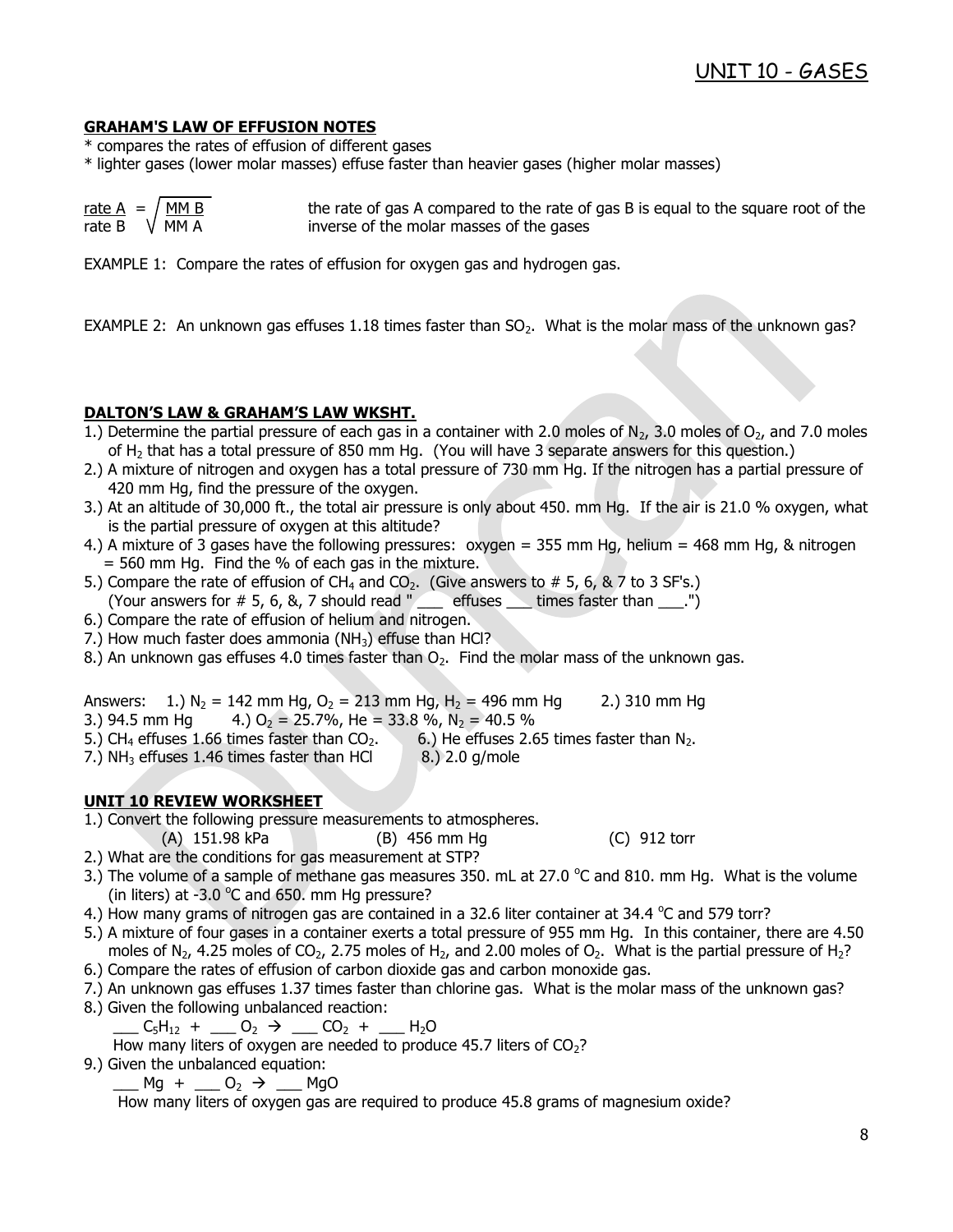10.) An aerosol can contains gases under a pressure of 4.50 atm at 20.0 °C. If the can is left on a hot, sandy beach, the pressure of the gases increases to 4.80 atm. What is the temperature on the beach (in  $^{\circ}$ C)? ANSWERS:

1.) (A) 1.5003 atm (B) 0.600 atm (C) 1.20 atm 2.) 0 °C (or 273 K) & 1 atm 3.) 0.393 L 4.) 27.6 g 5.)  $H_2 = 195$  mm Hg 6.) CO effuses 1.25 times faster than  $CO<sub>2</sub>$ .<br>
7.) 37.8 g/mole 8.) 73.1 L 7.) 37.8 g/mole 8.) 73.1 L 9.) 12.8 L 10.) 40.0  $^{\circ}$ C

| Law                   | <b>Ideal Gas Equation</b>                                                            | <b>Combined Gas Law</b>                                                                                                   |  |  |  |  |  |  |
|-----------------------|--------------------------------------------------------------------------------------|---------------------------------------------------------------------------------------------------------------------------|--|--|--|--|--|--|
| equation              | $P V = n R T$                                                                        | $\frac{P_1 V_1}{T_1} = \frac{P_2 V_2}{T_2}$                                                                               |  |  |  |  |  |  |
| explanation           | one gas at one set of conditions                                                     | one gas that is changing conditions                                                                                       |  |  |  |  |  |  |
| when to use it        | when the problem gives 3 of these:<br>P, V, n, T                                     | more than one temperature, pressure,<br>and/or volume in the problem                                                      |  |  |  |  |  |  |
| specific units reg'd? | pressure = atm<br>volume = liters<br>quantity $(n)$ = moles<br>temperature = Kelvins | temperature = Kelvins<br>pressure & volume can be any unit, but must<br>be the same unit on both sides of the<br>equation |  |  |  |  |  |  |

## GASES - A FANTASTIC SUMMARY & REVIEW!

| Law                      | Boyle's Law                                                                            | Charles' Law                                                                                    | Gay-Lussac's Law                                                                                    |
|--------------------------|----------------------------------------------------------------------------------------|-------------------------------------------------------------------------------------------------|-----------------------------------------------------------------------------------------------------|
| equation                 | $P_1 V_1 = P_2 V_2$                                                                    | $V_1 = V_2$<br>$T_1$ $T_2$                                                                      | $P_1 = P_2$<br>$T_1$ $T_2$                                                                          |
| explanation              | pressure & volume are<br>inversely proportional;<br>temperature is constant            | volume & Kelvin temp of a gas<br>are directly proportional; P is<br>constant                    | pressure & Kelvin temp of a<br>gas are directly proportional;<br>V is constant                      |
| when to use it           | given 2 different pressures &<br>1 volume or given 2 different<br>volumes & 1 pressure | given 2 different volumes & 1<br>temperature or given 2<br>different temperatures & 1<br>volume | given 2 different pressures &<br>1 temperature or given 2<br>different temperatures & 1<br>pressure |
| specific units<br>reg'd? | any - but must be the same on<br>both sides of equation                                | any unit for volume (same on<br>both sides), Kelvin<br>temperature                              | any unit for pressure (same on<br>both sides), Kelvin<br>temperature                                |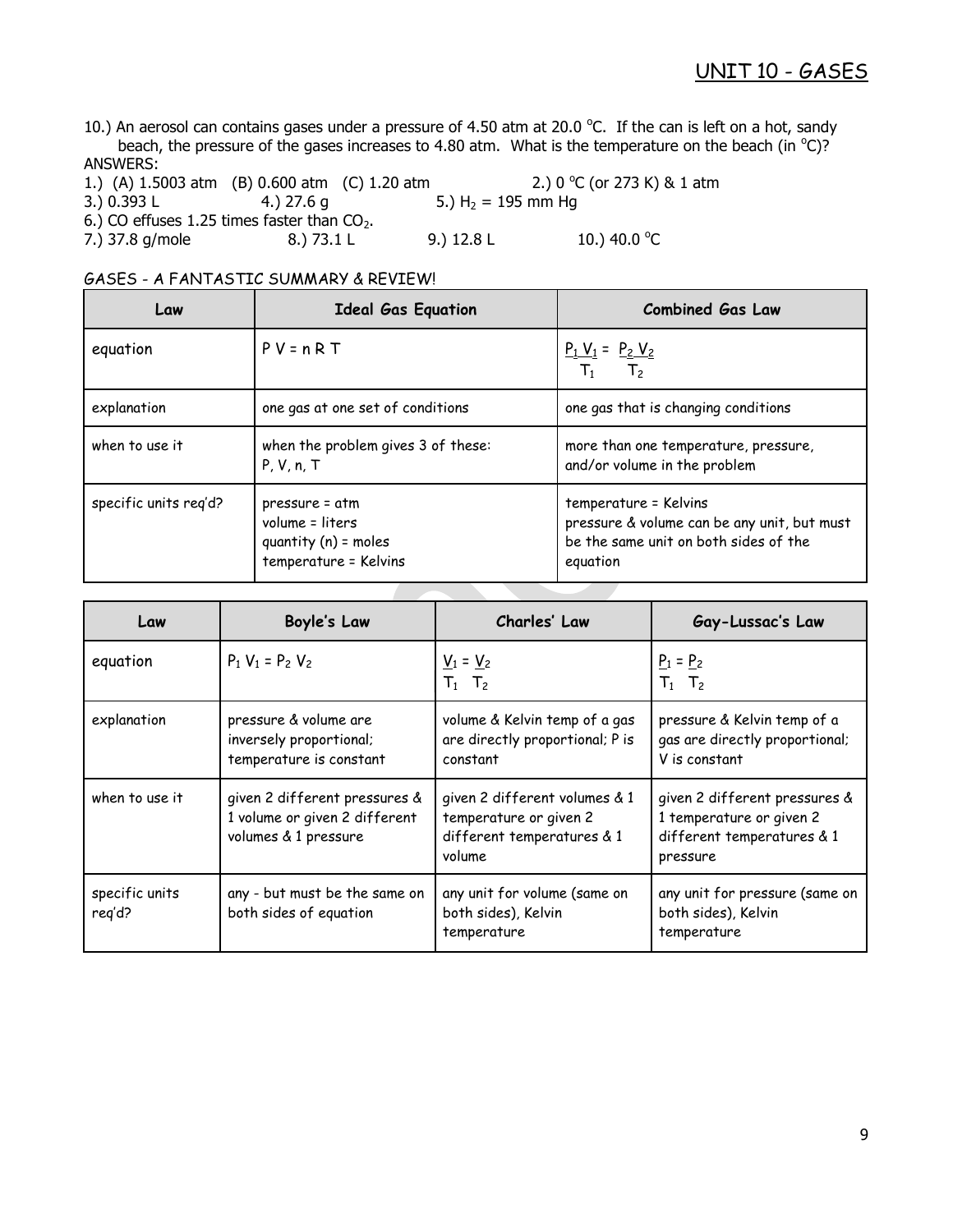# UNIT 10 - GASES

| Law                      | <b>Dalton's Law</b>                                                                                                        | Dalton's Law                                                                               | <b>Graham's Law</b>                                                                                                   |  |  |  |  |  |  |
|--------------------------|----------------------------------------------------------------------------------------------------------------------------|--------------------------------------------------------------------------------------------|-----------------------------------------------------------------------------------------------------------------------|--|--|--|--|--|--|
| equation                 | $P_{\text{total}} = P_{\text{gas1}} + P_{\text{gas2}} + $                                                                  | $P_x =$ (moles x) $P_{total}$<br>(total moles)                                             | $rac{\text{rate A}}{\text{rate B}} = \sqrt{\frac{\text{M M B}}{\text{M M A}}}$                                        |  |  |  |  |  |  |
| explanation              | the sum of the pressures of<br>the individual gases in a<br>mixture equals the total<br>pressure exerted by the<br>mixture | amount of a gas in mixture<br>is proportionate to the<br>amount of its partial<br>pressure | rate of gas A compared to the rate<br>of gas B is equal to the square root<br>of the inverse of their molar<br>masses |  |  |  |  |  |  |
| when to use it           | mixture of gases; only<br>pressures given                                                                                  | mixture of gases; moles &<br>total pressure given                                          | when any form of the word<br>"effusion" or "diffusion" is in the<br>problem                                           |  |  |  |  |  |  |
| specific units<br>reg'd? | any - but all values must<br>have same unit of pressure                                                                    | any - but all values must<br>have same unit of pressure                                    | no                                                                                                                    |  |  |  |  |  |  |

| Law                   | Molar Mass (from Ideal Gas Equation)                                                                 | Density (from Ideal Gas Equation)                                                             |
|-----------------------|------------------------------------------------------------------------------------------------------|-----------------------------------------------------------------------------------------------|
| equation              | $MN = qRT$<br>P V                                                                                    | $D = P$ MM<br>R T                                                                             |
| explanation           | one gas at one set of conditions, asking about<br>molar mass (no information about density<br>given) | one gas at one set of conditions (involves<br>density)                                        |
| when to use it        | when the problem gives:<br>mass (grams), P, V, T                                                     | when density is mentioned (given or asked<br>for in problem)                                  |
| specific units reg'd? | pressure = atm, volume = liters, temperature<br>= Kelvins, molar mass = g/mole                       | pressure = atm, volume = liters, temperature<br>= Kelvins, molar mass = g/mole, density = g/L |

## **UNIT 10 SUMMARY & PRACTICE WORKSHEET**

1. Convert the following temperatures.

(A)  $104^{\circ}$ C to K  $(B)$  -3 °C to K (C) 67 K to  $\mathrm{C}$ C (D)  $1671$  K to  $^{\circ}$ C

2. Convert the following pressures.

(A) 635 torr to atm (B) 104.2 kPa to mm Hg (C) 1.45 atm to Pa

- 3. A gas that effuses 1.19 times slower than nitrogen is added to light bulbs. What is the molecular mass of this unknown gas?
- 4. (A) What is the molecular mass of a 0.2500 g sample of a gas at 99.8°C and 0.9131 atm in a 100.0 cm<sup>3</sup> container? (B) What is the gas in the container?
- 5. A small 2.00 L fire extinguisher has an internal pressure of 506.6 kPa at 25°C. What volume of methyl bromide, the fire extinguisher's main ingredient , is needed to fill an empty fire extinguisher at standard pressure if the temperature remains constant?
- 6. If 45.0 g of propane gas burns completely in the following reaction:

 $C_3H_{8(q)} + 5 O_{2(q)} \rightarrow 3 CO_{2(q)} + 4 H_2O_{(q)}$ 

then how many liters of carbon dioxide gas will be released if the system is at STP?